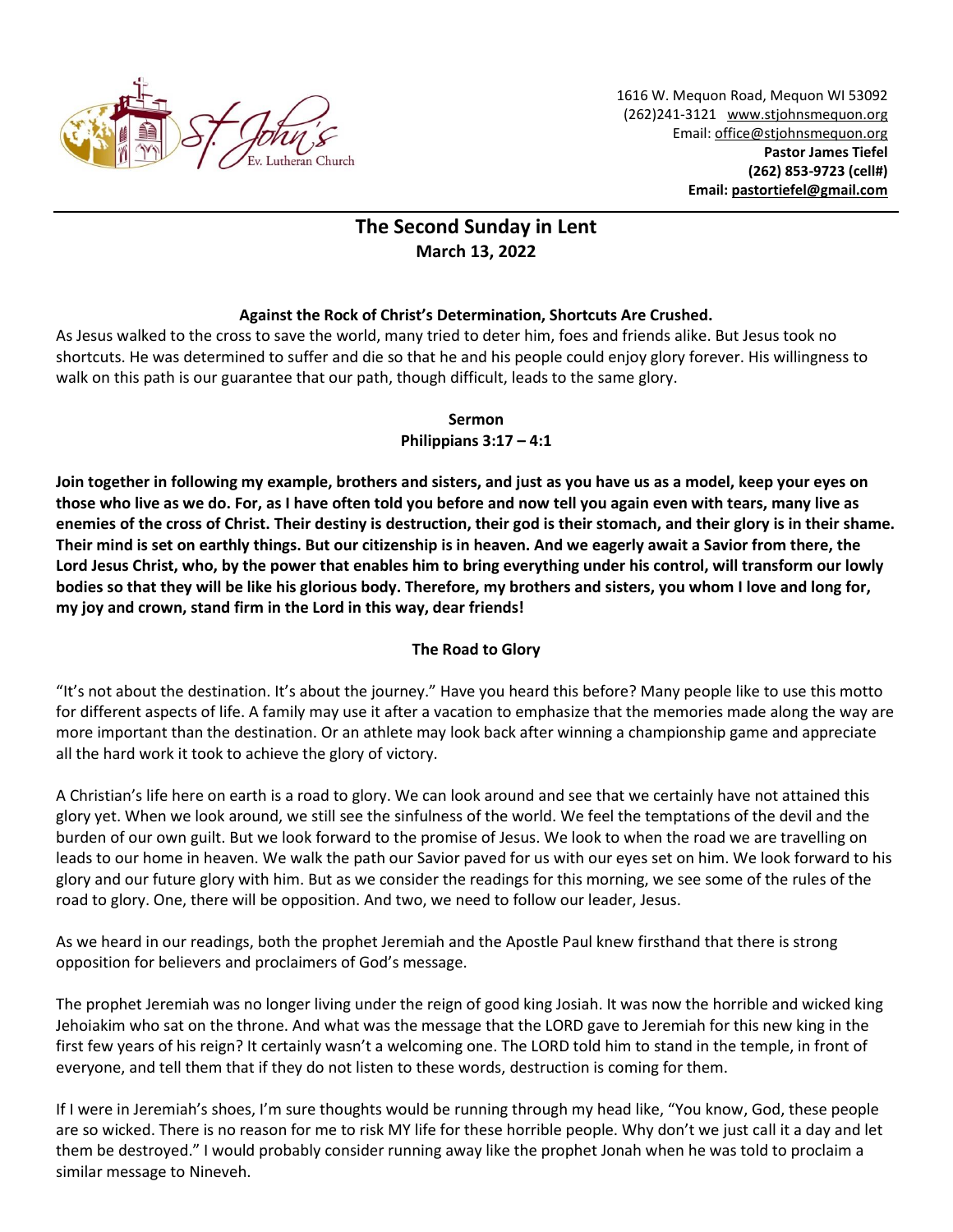But that is not what Jeremiah did. He did not shy away from what God commanded him to do. He did not try to soften the message. No. Jeremiah went and proclaimed what he was commanded by God to proclaim even though it meant that his life was put into danger.

Paul knew that there were no shortcuts as well. Paul suffered immensely for the sake of being a Christian. He writes about his experiences in 2 Corinthians 11 and says:

Five times I received from the Jews the forty lashes minus one. Three times I was beaten with rods, once I was pelted with stones, three times I was shipwrecked, I spent a night and a day in the open sea, I have been constantly on the move. I have been in danger from rivers, in danger from bandits, in danger from my fellow Jews, in danger from Gentiles; in danger in the city, in danger in the country, in danger at sea; and in danger from false believers. I have labored and toiled and have often gone without sleep; I have known hunger and thirst and have often gone without food; I have been cold and naked.

Paul knew what it was like to suffer for being a Christian and did not shy away from it. He embraced it and used it to praise and honor God. In just the next chapter, Paul begged God to take away a particular hardship in his life, but God's response was "My grace is sufficient for you, my power is made perfect in weakness." Paul had to endure suffering and trials for being a Christian.

My point in saying this to you is not for you to go out and look for ways to be persecuted or that in order to be a "real" Christian you need to suffer. No. My point is this, God tells us that there are enemies of the cross in the world. He promises that Christians will suffer for the sake of his name. God tells us that the road to glory is not a "yellow brick road" that we can just skip down with no opposition. No, he tells us that there will be hardship and suffering. And that suffering can come in many different forms. It may come from the world, the devil, or our own sinful flesh. God reminds us of this so that we may be prepared to endure the trials on the road to glory. So that we can press on; that we look to our leader and follow him.

We look around our world today and it can be easy to think, "Wow, things are just getting worse and worse." I suppose in some ways that could be argued. But listen to the way Paul describes the enemies of the cross in his day. It doesn't sound like too much has changed. Paul says that "their god is their stomach." Now it doesn't seem that Paul is condemning these people for being gluttons and indulging in too much food. Instead, Paul is saying that these enemies are following their own sinful desires. They are "following their gut." And when sinful people "follow their own sinful gut" it is never a good thing. In doing so, they believe they are doing it for their own benefit, for their own glory, but it is for their shame.

And isn't that exactly what we hear from the world today? Do what feels good to you. Chase after the things you want. Find anything and everything that is going to fill the hole inside of you. It's about having more money, or a better job, or a higher social status. Follow your stomach, your gut, your desires and everything will be okay.

But it isn't okay, is it? Human desire won't quit. Once you get what you wanted, something else catches your eye. See, this is exactly what Satan wants. He wants us to take our eyes off the path of glory and onto anything that will get us one step closer to a path that will lead to destruction. Satan uses anything he can to get us off the road to glory. And he doesn't only use the world or our sinful desires either.

Satan builds up our pride. He gets us to focus on ourselves instead of our leader. He comes along as we are walking on our path and says to us, "Hey you are doing a pretty great job staying on this path here. You are a pretty good Christian. You go to church every week. You give your offerings. You follow all the rules. You don't need that leader in front of you. You can do it all by yourself." And it's so easy to fall for that trap he sets. We set ourselves up as a self-righteous Pharisee who thinks that if we just follow all the rules, we can earn our salvation by ourselves. And then Satan flips the switch on us.